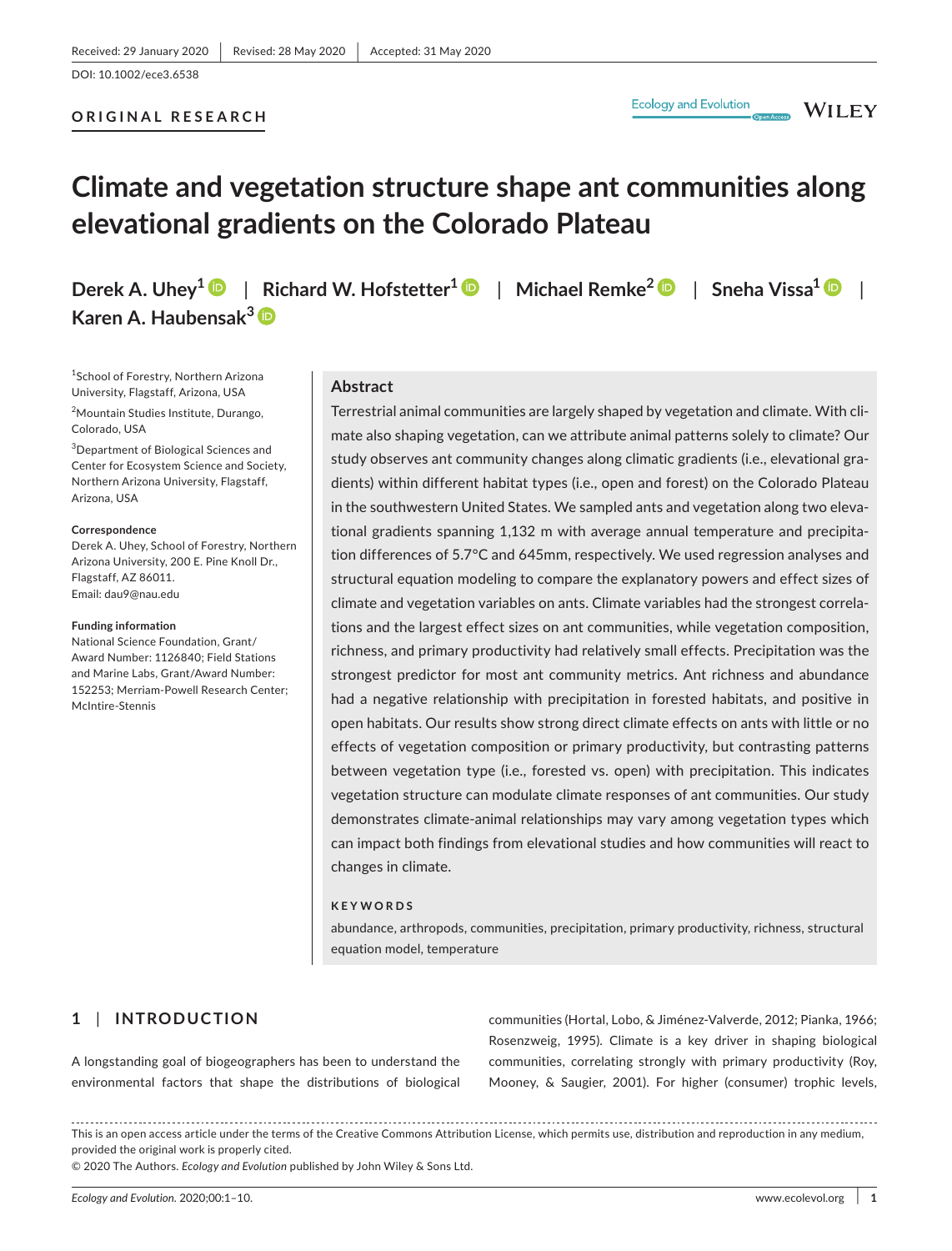climate effects occur directly through physiological effects or indirectly through changes to plant communities and food resources. However, the relative effects of climate and plants in shaping higher trophic communities remain vague, especially when considering biogeographical distributions across climatic gradients (Hortal et al., 2012; Wisz et al., 2013).

Climate affects organisms largely through precipitation and temperature (Pörtner & Farrell, 2008). Temperature predictably declines an average of 6°C with every 1,000 m gained in elevation (Barry, 1992), and elevational gradients are commonly used to study climate effects on terrestrial communities (Rahbek, 1995). As temperature decreases, so do metabolic processes which may decrease niche space and speciation rates (i.e., metabolic theory, Brown, Gillooly, Allen, Savage, & West, 2004). This produces monotonic declines in richness with increased elevation for most taxa (Rahbek, 1995). Unlike temperature, precipitation may increase or decrease with elevation depending on local climate. Precipitation, especially in arid ecosystems where it is a limited resource, acts as a trophic currency influencing species patterns and interactions (Allen, McCluney, Elser, & Sabo, 2014; McCluney et al., 2012). Studies in arid regions where precipitation increases with elevation observe variable richness patterns (reviewed by Szewczyk & McCain, 2016), even increases in richness with elevation (Sanders, Moss, & Wagner, 2003). Incorporating precipitation with temperature refines elevational predictions (i.e., the elevational climate model hypothesis, McCain, 2007), and suggests that optimal climate ranges exist on elevational gradients where high precipitation and temperatures coincide. The location along a given elevational gradient where this optimal climate occurs is likely to have the highest productivity and diversity. Most elevational studies on animal communities and climate attempt to frame results within one of the aforementioned hypotheses (Szewczyk & McCain, 2016). However, the above hypotheses fail to separate vegetation and climate effects on higher trophic levels.

Our study's biophysical setting is the Colorado Plateau, a large arid region of the southwestern United States interspersed with mountains that form significant elevational gradients. This region contains life zones (i.e., biological communities found in similar elevations/latitudes) representative of most of western North America (Merriam, 1898) within a localized species pool. Several of these life zones include both forest and open habitats, which differ enormously in vegetation structure, composition, and productivity. This provides an opportunity to compare vegetation effects on animal communities within the same climate zone. We focus on ant (Hymenoptera: Formicidae) communities, which are dominant in most terrestrial food webs (Hölldobler & Wilson, 1990). Ants are commonly used as indicators of general ecological responses to disturbance (Andersen & Majer, 2004) and may be indicative of environmental stress (Tiede et al., 2017).

Elevational gradients patterns of ant richness are well-documented: richness usually declines monotonically with elevation, but can peak at mid-elevations (reviewed by Szewczyk & McCain, 2016). Temperature drives ant metabolism (Brown et al., 2004), foraging

rates (Vogt, Smith, Grantham, & Wright, 2003), and inter- and intra-specific competition (Cerdá, Retana, & Manzaneda, 1998). Ant species richness positively correlates with temperature at global scales (Gibb et al., 2015; Jenkins et al., 2011); and few ants exist at high elevations or extreme latitudes. Precipitation also shapes ant communities (Weiser et al., 2010), especially in arid systems where ant diversity increases with moisture (Supriya, Moreau, Sam, & Price, 2019). Precipitation is vital for colony founding and larval/ pupal development (Johnson, 1998). On arid gradients, low-elevations are extremely dry, while high-elevations are cold, which can cause mid-elevational peaks in ant diversity (Nowrouzi et al., 2016; Szewczyk & McCain, 2019). However, attributing elevational patterns of ants to climate variables are fraught with complexities because of covariation of vegetative communities along elevational gradients.

Ants are either directly or indirectly dependent on vegetation for food and often for nesting space (Hölldobler & Wilson, 1990). Vegetation structure controls levels of insolation creating microclimates, modulating environmental stress (Bolger, Kenny, & Arroyo, 2013). This is best demonstrated between open and forested habitats, where ant communities vary markedly (Lassau & Hochuli, 2004). Yet many elevational studies designed to assess climate effects are carried out in different vegetation types (e.g., Nakamura et al., 2016). With increased elevation, ants nest in more insolated locations (Plowman et al., 2020) and along elevational gradients ant community composition can closely follow dominant vegetation (e.g., Andersen, 1997). Lasmar et al. (2020) found conflicting patterns of ant diversity between open and forested habitats along elevational gradients in Brazil. Such variability indicates that disentangling diversity patterns from climate and vegetation may be important.

Here, we investigate the relative effects of climate and vegetation on ant communities across two elevational gradients. We asked: (a) What climate and vegetation variables best explain patterns in ant richness, abundance, and composition? (b) Do these patterns change in different habitat types (forest vs. open)? and (c) What are the relative and indirect effects of climate and vegetation on ant communities? We use structural equation modeling (SEM) to the compare multiple casual paths including indirect effects, allowing for stronger causal inference from nonexperimental data. In this arid system, we expected precipitation to have the strongest effects on ants.

## **2** | **METHODS**

#### **2.1** | **Study sites and design**

To examine variation in richness, abundance, and composition of ant communities across habitat types, we selected 12 sites across two elevational gradients located on the Colorado Plateau with considerable climate differences (Figure 1, Table S1). Both gradients encompass the following life zones spanning 1,556–2,688 m above sea level: cool desert, pinyon/juniper, ponderosa pine, and mixed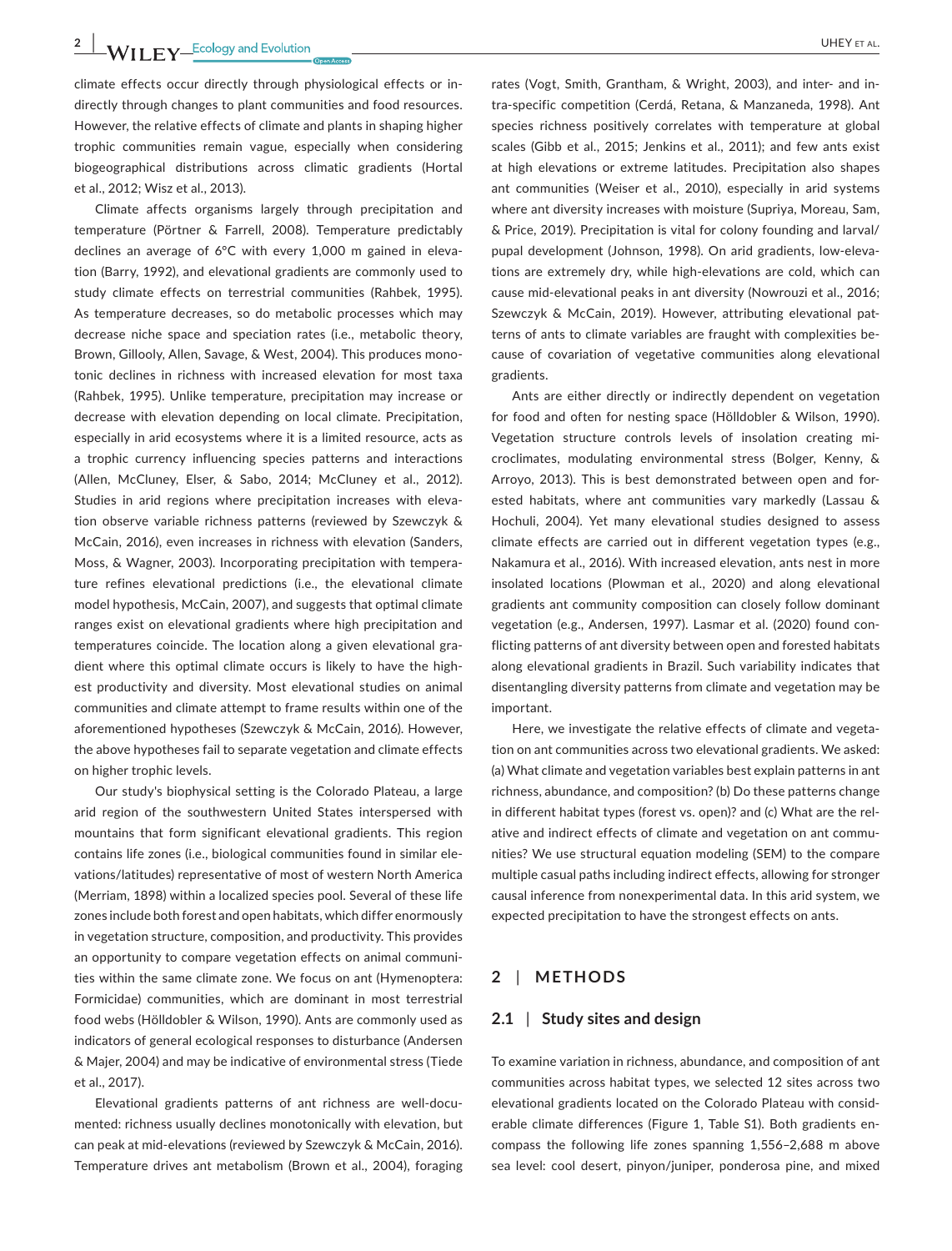

**FIGURE 1** Location and climate/biome descriptions of elevational study sites in northern Arizona, on the Colorado Plateau region in the southwestern United States. Sites are coded by shape and life zone by shape fills

conifer. From the lowest to highest elevation sites, average annual temperature decreases from 13.6 to 6.7°C and average precipitation increases from 127 to 772 mm/year, resulting in positive correlations of productivity with elevation (detailed site descriptions - Smith, Higgins, Burton, and Cobb, (2015) and [https://www.sega.](https://www.sega.nau.edu/) [nau.edu/](https://www.sega.nau.edu/)). Productivity and vegetation composition were distinctly different within seven of our 12 sites (located in pinyon/juniper and ponderosa life zones), with structurally complex and high-biomass forests adjacent to open (meadow) habitats. In these seven sites (all located in either the pinyon/juniper or ponderosa life zones), plots were paired as forested or open habitats. Single plots were established at the three cool desert sites which had only open habitat available, and two mixed-conifer sites which had only forest habitat available, leading to a total of 19 plots (10 open and 9 forested). Plots were 30  $\times$  30 m (900 m $^2$ ) in size and located at least 100 m from disturbed areas such as roads. Within each 900  $\mathrm{m}^2$  plot, five subplots were used for ant community sampling and vegetation cover measurements. These five (1  $\mathrm{m}^2$ ) subplots were located as follows: One in the center and four located halfway between the center subplot and the corners of the large plot such that all subplots were separated at least 10 m from one another and from the edge of the 900  $m^2$  plot (Figure S1).

#### **2.2** | **Ant community**

A pitfall trap (Thomas & Sleeper, 1977) was dug in each subplot, a reliable method for sampling different ground-dwelling arthropod communities with equal sampling intensity (Andersen, Hoffmann, Müller, & Griffiths, 2002). Pit traps consisted of a long borosilicate glass tube measuring 32 mm diameter and 200 mm length filled with 100 mm of propylene glycol fitted within PVC sleeves with a rain cover (Higgins, Cobb, Sommer, Delph, & Brantley, 2014). Ant communities were sampled for 7-day periods during the dry season (9–16 June 2015) on 89 subplots and during the rainy season (6–13 August 2015) on the same subplots, minus 14 which were flooded (Table S1). Pit trap samples were sorted, and voucher specimens of each species and site occurrence were identified with specialist help and deposited at the Colorado Museum of Arthropod Biodiversity at Northern Arizona University (Table S2), yielding richness and abundance measures for each trap. Species accumulation curves show most sites approach an asymptote in for sampling (Figure S2).

# **2.3** | **Vegetation, weather, and climate measurements**

Percent cover of herbaceous vegetation was estimated using a point intercept method with 25 points on a grid pattern within a 1  $m^2$  circular plot centered over the pit trap at each subplot (methods modified from Godínez-Alvarez, Herrick, Mattocks, Toledo, & Van Zee, 2009). Vegetation was identified to species for richness and composition. To estimate productivity, we used normalized difference vegetation index (NDVI, Pettorelli et al., 2005) calculated from satellite imagery at the 250  $m^2$  resolution for each site and sampling date (Dimiceli et al., 2015). Weather was measured either by on-site weather stations or temperature data loggers at each plot. Climatic factors were established for each site using 30-year averages of annual precipitation and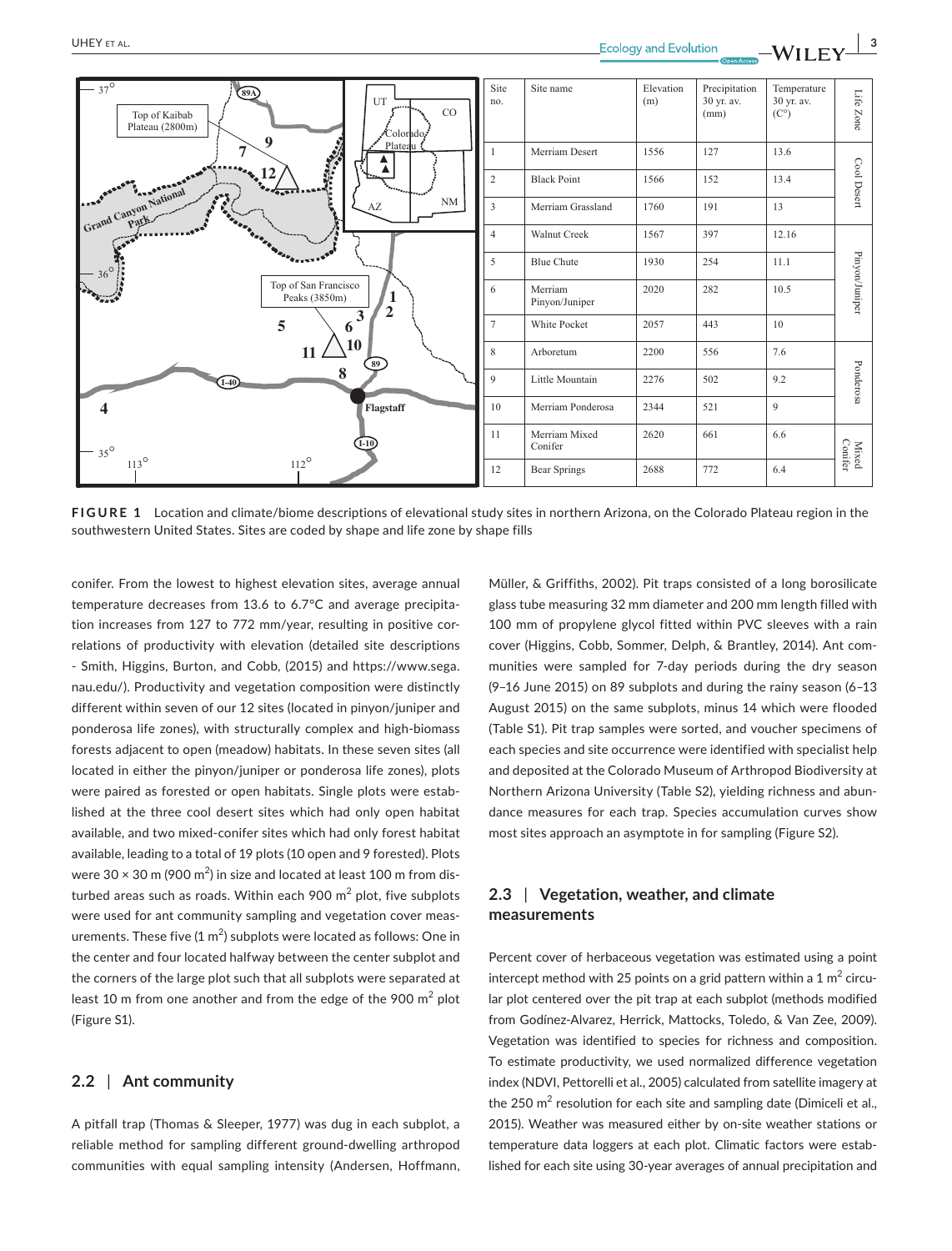**4 A/II EV** Ecology and Evolution **COVID-19 A/II EV** ET AL.

temperature (Table S2). All climate data were extracted using PRISM Climate Group, Oregon State University (PRISM Climate Group, Oregon State University, [http://prism.oregonstate.edu,](http://prism.oregonstate.edu) created 03 May 2015). PRISM data were downloaded at a spatial resolution of 800 meters and extracted using R version 3.2.3 (2015-12-10) © 2015 The R Foundation for Statistical Computing Platform: x86\_64-appledarwin13.4.0 (64-bit) and the package "raster" version 2.5-2 based on observed latitude and longitude of each site.

### **2.4** | **Analysis**

To represent ant and vegetation composition, nonmetric multidimensional scaling (NMDS) ordination (McCune, Grace, & Urban, 2002) on sites was used for both wet and dry sampling periods (i.e., pit traps were averaged for each site/sampling period). Nonmetric multidimensional scaling (NMDS) was required as a result of the abundance of zeros in the data, using a Bray-Curtis distance metric (2D stress  $(S_p) = 17.06$ ) (McCune et al., 2002). The two axes that explained the most variation in ant communities were chosen, after which the ordination was rotated so that elevation aligned with axis one. The same ordination procedure was performed on the vegetation community (measured as percent cover for each plant species, 2D stress  $(S_p) = 12.16$ ), which then represented vegetation composition in regression and ordination analyses (e.g., vegetation composition one and two).

Site averages of climate (average annual temperature and precipitation), weather (precipitation and temperature during sampling), and vegetation (NDVI, composition, and richness) were used as explanatory variables for ant community metrics (richness, abundance, and composition). We used average (opposed to total) richness because of uneven sampling driven by a flooding event. However, average richness correlated with total richness (*r* = .739, *R*<sup>2</sup> = .518) in this case. All variables were checked for normality via Shapiro-Wilk tests and transformed when necessary. To test explanatory variables of climate and vegetation, stepwise multiple regressions with backwards elimination (*p* = .05) were used on ant richness and abundance. Ordinations were used to examine ant composition relatedness between life zones and habitats, and to test correlations of climate, weather, and vegetation. To determine if the visual separation of groups (life zone/habitats) was significant between ant communities, a one-factor permutational multivariate analysis of variance (perMANOVA) (Anderson & Walsh, 2013) was performed on the ant community with life zone as a fixed effect, followed by pairwise comparisons (Table S3). Normality checks, PerMANOVAs, and regression analyses were conducted in R version 3.5.0 using the "vegan" package (Oksanen et al., 2019). Indicator analyses and ordinations were run on PCORD version 6.08 (McCune & Mefford, 2011).

## **2.5** | **Structural Equation Modeling (SEM)**

To test the relative direct and indirect effects of climate and vegetation on the ant community, structural equation modeling (SEM,

Grace, 2006) was used. An a priori model of our system was first created based on the simple assumptions that vegetation influences ants, and climate influences both vegetation and ants. A measurement model incorporating climate and vegetation data was developed and suggested by literature (Figure 2). Vegetation composition was represented as two separate variables to include both axes of the NDMS ordination. A separate model was tested for each ant community measure: richness, abundance, composition one (NMDS axis one), and composition two (NMDS axis two). To achieve necessary sample sizes for SEM, analysis was conducted with plot-level data instead of site averages. This approach results in pseudo-replicates for average annual temperature and precipitation, and NDVI (Schank & Koehnle, 2009). The model was formulated in AMOS 5.0 (2003 SPSS Inc.). For each endogenous variable, error terms are assigned to represent unexplained variance. The model suggested a correlation between the error terms of vegetation NDMS axis two and productivity which was added post hoc. The final models were evaluated with Joreskog's goodness-of-fit (GIF) and X<sup>2</sup> tests. Contrary to most tests, a high *p* value indicates a good probability that a model fits the data and is thus desired.  $GIF > 0.95$  are considered a good fit (Grace, 2006). Effect sizes are estimated with standardized path coefficients, analogous to weighted regressions, which show effect direction (positive or negative) and effect size (the further the value is from 0, the stronger the effect).

## **3** | **RESULTS**

A total of 5,300 ants were collected from the two sampling periods in 2015, with 36 identifiable taxa [34 species including one morpho-species, two species complexes, and one genus with multiple unidentified species (*Myrmica*)]. One species (*Monomorium cyaneum*) and one species group (*Solenopsis fugax* group) were ubiquitous (Table S4). Richness and abundance were both highest at mid-elevation sites (Figure S3). In general, climate variables and vegetation composition were strong predictors for ant community metrics, while vegetation richness, NDVI, and weather (real-time measures of temperature and precipitation) variables were not (Tables 1 and 2). All ant community metrics showed relationships with annual average precipitation. Ant richness and abundance were associated with vegetation composition, while ant composition was closely tied to annual average temperature (Tables 1 and 2). One part of ant composition (NMDS axis one) responded to precipitation, while another (NMDS axis two) responded to temperature (Figure 4), each axis was associated with a different suite of ant species (Table S4). For example, axis one correlated with *Tapinoma sessile* (*r* = .3), *Dorymyrmex insanus* (*r* = −.32), *Forelius mccooki* (*r* = −.31), *F. pruinosus* (*r* = −.49), *Pheidole bicarinata* (*r* = −.35), and *Pheidole ceres* (*r* = −.43), while axis two correlated with *Formica aserva* (*r* = .42), *Formica neogagates* (*r* = .31), *Camponotus modoc* (*r* = −.44), *Pogonomyrmex rugosus* (*r* = .38), *Monomorium cyaneum* (*r* = −.30), and *Crematogaster punctulata* (*r* = −.42). Therefore, the patterns of NMDS axis one and two are indicative of two different species sets.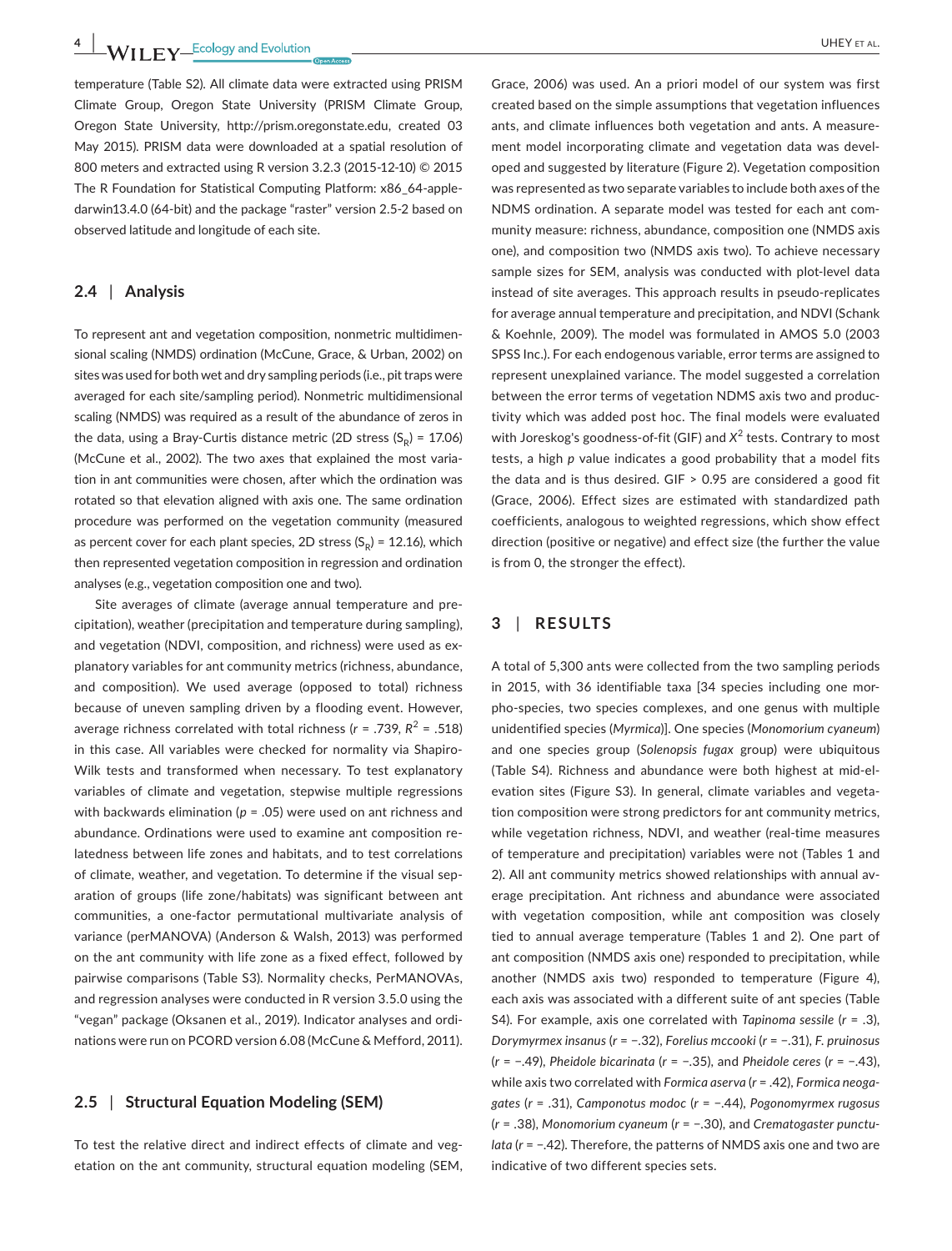**FIGURE 2** A priori model of climate (measured by average annual temperature and precipitation) and vegetation (measured by primary productivity, composition, and richness) effects on ant communities. Variables are color coded to match causal pathways. Climate effects on ants are both direct and indirect through vegetation. The double-headed black arrow indicates the known correlation between temperature and precipitation. Different measurement models were made for each ant community metric (richness, abundance, and composition)



**TABLE 1** Results of backwards stepwise multiple regressions for average ant richness and (log) abundance in open and forest elevational sites, as a function of climate and vegetation variables

| Dependent variable   | Independent variable(s) |          | $\beta$  | p       | %var   | $\Sigma$ %var |
|----------------------|-------------------------|----------|----------|---------|--------|---------------|
| Open ant richness    | Av. ann. precipitation  | 0.298    | 0.520    | .039    | 15.496 |               |
|                      | Veg NMDS axis one       | 0.333    | 0.540    | .032    | 17.982 | 33.478        |
| Open ant abundance   | Av. ann. precipitation  | 0.427    | 0.456    | .040    | 19.471 |               |
|                      | Veg NMDS axis two       | $-0.393$ | $-0.445$ | .045    | 17.489 | 36.960        |
| Forest ant richness  | Av. ann. precipitation  | $-0.544$ | $-0.480$ | .007    | 26.112 |               |
|                      | Veg NMDS axis two       | $-0.533$ | $-0.331$ | .001    | 17.642 | 43.754        |
| Forest ant abundance | Av. ann. precipitation  | $-0.593$ | $-0.776$ | < 0.001 | 46.017 | 46.017        |

*Note: r*, Pearson's correlation coefficient; *β*, standardized partial regression coefficient; %var, contribution of each independent variable to the prediction of the dependent variable (100 × *β* × *r*); and Σ%var, accumulated percentage of variance explained.

# **3.1** | **Ant composition varies by life zone, abundance/richness varies by habitat**

Ant composition grouped by life zone, while ant composition in open and forest habitats overlapped (Figure 3, Table S5). Indicator species were found in each life zone and habitat combination (Table S5), but overall ant abundance and richness were not significantly different between life zones and/or habitats (Figure S4). Patterns in ant richness and abundance only became significant after forest and open sites were considered separately. Variance in ant richness and abundance of both open and forest sites was best explained by precipitation and vegetation composition. Precipitation was positively correlated to forest ant richness and abundance, and negatively correlated to open ants (Table 1).

# **3.2** | **Climate has strong direct effects on ants relative to vegetation**

Climate variables had strong direct effects on both vegetation and ants (Figure 4), and the data fit our SEM model well  $\chi^2_{6}$  = 6.83, *p* = .234, RM *r* = .018, RMSEA-0.047, GFI = 0.987, CFI = 0.997, AIC = 52.83, BIC = 127.127).Vegetation, and vegetation-mediated effects of climate, had weak effects on ants compared with direct climate effects (Table 2). Vegetation composition was an exception in the case of ant abundance (standardized path coefficient, −0.31). There were differences in how predictor climate- and vegetationpredictor variables affected ants depending on which community metric was used. Precipitation had notably strong effects on average ant abundance (−0.31) and ant NMDS axis one (0.33), while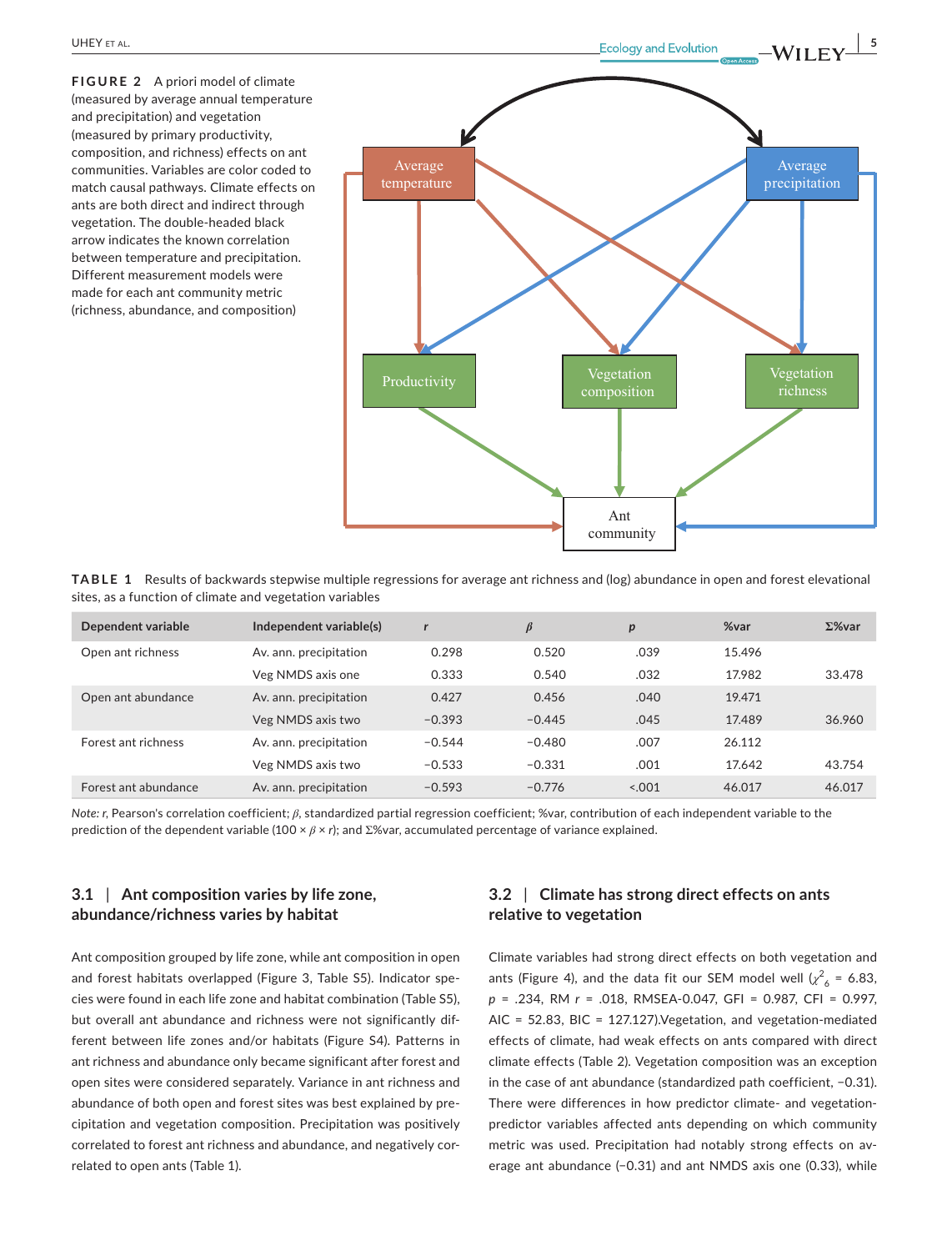**6 M/H**  $\bf{F}$  **C**  $\bf{F}$  **C**  $\bf{F}$  **C**  $\bf{F}$  **C**  $\bf{F}$  **C**  $\bf{F}$  **C**  $\bf{F}$  **C**  $\bf{F}$  **C**  $\bf{F}$  **C**  $\bf{F}$   $\bf{F}$   $\bf{F}$   $\bf{F}$   $\bf{F}$   $\bf{F}$   $\bf{F}$   $\bf{F}$   $\bf{F}$   $\bf{F}$   $\bf{F}$   $\bf{F}$   $\bf{F}$   $\$ 

temperature was the best predictor for ant NMDS axis two (0.64). Several moderate effects on ants were also evident: temperature on ant richness (0.21) and abundance (0.22) and primary productivity on ant NMDS axis one (0.22).

# **4** | **DISCUSSION**

Climate had strong direct effects on ants with little or no effects of vegetation composition or primary productivity, but vegetation type

**TABLE 2** Direct and indirect vegetation mediated (summed across all vegetation metrics) standardized effects of average annual precipitation and temperature on ant community metrics

|                   | (standardized<br>estimates) | <b>Precipitation effect</b> | Temperature effect<br><i>(standardized</i><br>estimates) |                            |  |
|-------------------|-----------------------------|-----------------------------|----------------------------------------------------------|----------------------------|--|
| Response          | <b>Direct</b>               | $\Sigma$ (veg<br>mediated)  | <b>Direct</b>                                            | $\Sigma$ (veg<br>mediated) |  |
| Av. ant richness  | 0.16                        | $-0.0391$                   | 0.21                                                     | $-0.078$                   |  |
| Av. ant abundance | $-0.31$                     | $-0.0025$                   | 0.22                                                     | $-0.002$                   |  |
| Ant NMDS axis one | 0.33                        | 0.0268                      | 0.06                                                     | $-0.179$                   |  |
| Ant NMDS axis two | 0.03                        | 0.0367                      | 0.64                                                     | 0.0955                     |  |

(i.e., forested vs. open) had contrasting relationships with precipitation. This indicates the influence of vegetation on ant communities along our elevational gradients is primarily through vegetative structure rather than plant composition or productivity. Our approach is correlative, and caution must be used when assigning causality. However, within our life zones and habitats, the model fit well, with strong explanatory variables for most ant community metrics. Our results are therefore indicative of how large-scale climate and vegetation mechanisms shape animal communities along elevational gradients.

Hypothesized mechanisms shaping elevational distributions of animals are largely climate and geography based, mainly considering vegetation a by-product (Szewczyk & McCain, 2016). Comparisons of vegetation and climate effects across elevations or latitudes usually find that climate is the strongest driver (Donoso, Johnston, & Kaspari, 2010; Sanders, Lessard, Fitzpatrick, & Dunn, 2007). Yet vegetation structure can modulate climate-animal relationships (Carneiro, Mielke, Casagrande, & Fiedler, 2014; Lasmar et al., 2020), and similar patterns are well known for climate-plant relationships (Michalet, Schöb, Lortie, Brooker, & Callaway, 2014). Stressful environments promote facilitation instead of competition in plants (i.e., the stress gradient hypothesis, Callaway et al., 2002). In forest plant communities, there is decreased competition and increased facilitation with increased elevation while in open communities show the





**FIGURE 3** Nonmetric multidimensional (NMDS) ordination of ant taxonomic groups in four life zones, as well as two habitat types (open and forest) within pinyon-juniper and ponderosa life zones. Site that is closer together is more similar in ant composition. Ordination was rotated to align axis one with elevation  $(R^2 = .853)$ , shown as an arrowed line. Ant taxa cluster into separate life zones as shown by convex hulls, while ant taxa from forest and open microhabitats within the same life zone do not form separate clusters. Significance of these separations was tested via pairwise perMANOVA (Table S5). Significant correlations of average annual air temperature ( $R^2$  = −.0.607), average annual precipitation  $(R^2 = .643)$ , and elevation are shown as solid lines. Each axis is associated with a different set of species (Table S4)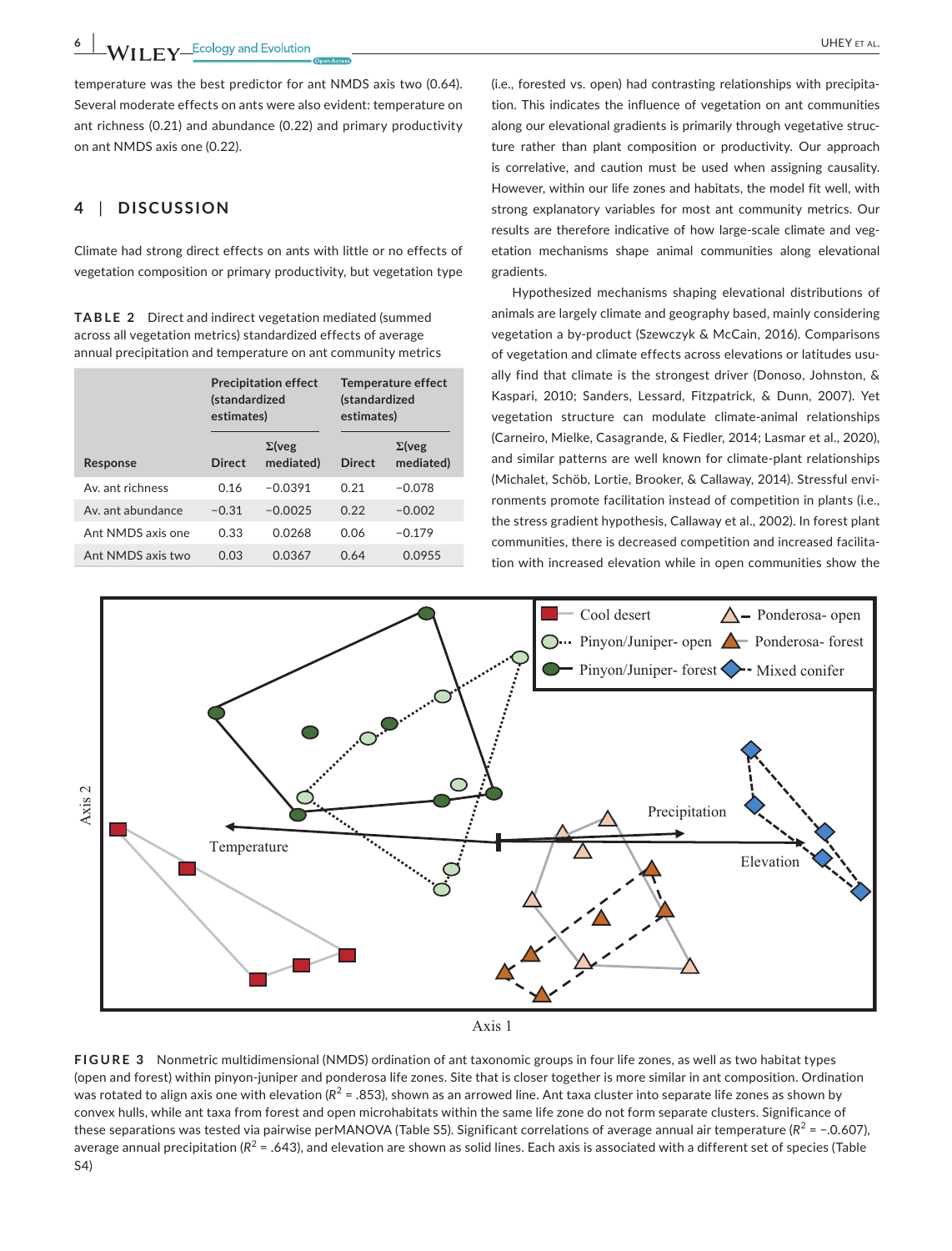**FIGURE 4** Structural equation model of ant community responses to climate and vegetation, demonstrating differential effects of climate and vegetation on ant community metrics. Panel (a) displays the higher model structure of climate effects on vegetation, with subsequent panels showing climate and vegetation effects on four ant community metrics: average ant richness (b), log average ant abundance (c), and two axes of a NMDS ordination representing composition (d-e) with each axis associated with a different suite of species (Table S4). *R<sup>2</sup>* and error terms are indicated next to endogenous variables. Error terms, representing unexplained variance, are shown as circles labeled E1-5. Arrows indicate unidirectional causal relationships. Proportions next to arrows indicate standardized path coefficients (equivalent to correlation coefficients) with arrow width sized proportionally. Broken lined arrows in the top panel indicate paths that change as different ant community metrics are considered. All four models fit the data equally well



reverse patterns (e.g., Sthultz, Gehring, & Whitham, 2007). Forest habitats retain moisture better, meaning higher/colder environments at high elevation are more stressful; while open sites are stressed by lack of precipitation at lower elevations (Michalet et al., 2014). This same climate stresses likely shape animal-communities and seem to be behind our observed patterns.

Links between climate and ants are clear (Szewczyk & McCain, 2016), but effects of vegetative influences on ant communities are less so. Assumingly then, the interactive effects of climate and vegetation are even less clear. Ants rely on vegetation for resources such as food and shelter and in some instances ant species can be dependent on particular species of vegetation (Hölldobler & Wilson, 1990). Vegetation composition, richness, and productivity had small effects on ants, while vegetation structure (i.e., open vs.

forested structure), which modulates climate, was the most influential aspect of vegetation. By offering ants more nesting opportunities and retaining more soil moisture than adjacent open habitats (Michalet et al., 2014), forests may buffer the effects of low precipitation on ants. Ants are adapted to certain nesting conditions and nests in open habitats must largely be constructed in soil (Lassau & Hochuli, 2004). Soil nesting success is highly contingent on soil moisture (Johnson, 1998), potentially explaining our positive relationship of ants with precipitation in open habitats. However, the negative relationship of ant richness and abundance with precipitation in forests indicates that ants in these habitats are not limited by precipitation. Rather, ants in these habitats may be affected by too much precipitation (i.e., flooding), or more likely limited by temperature which negatively correlates with precipitation. Along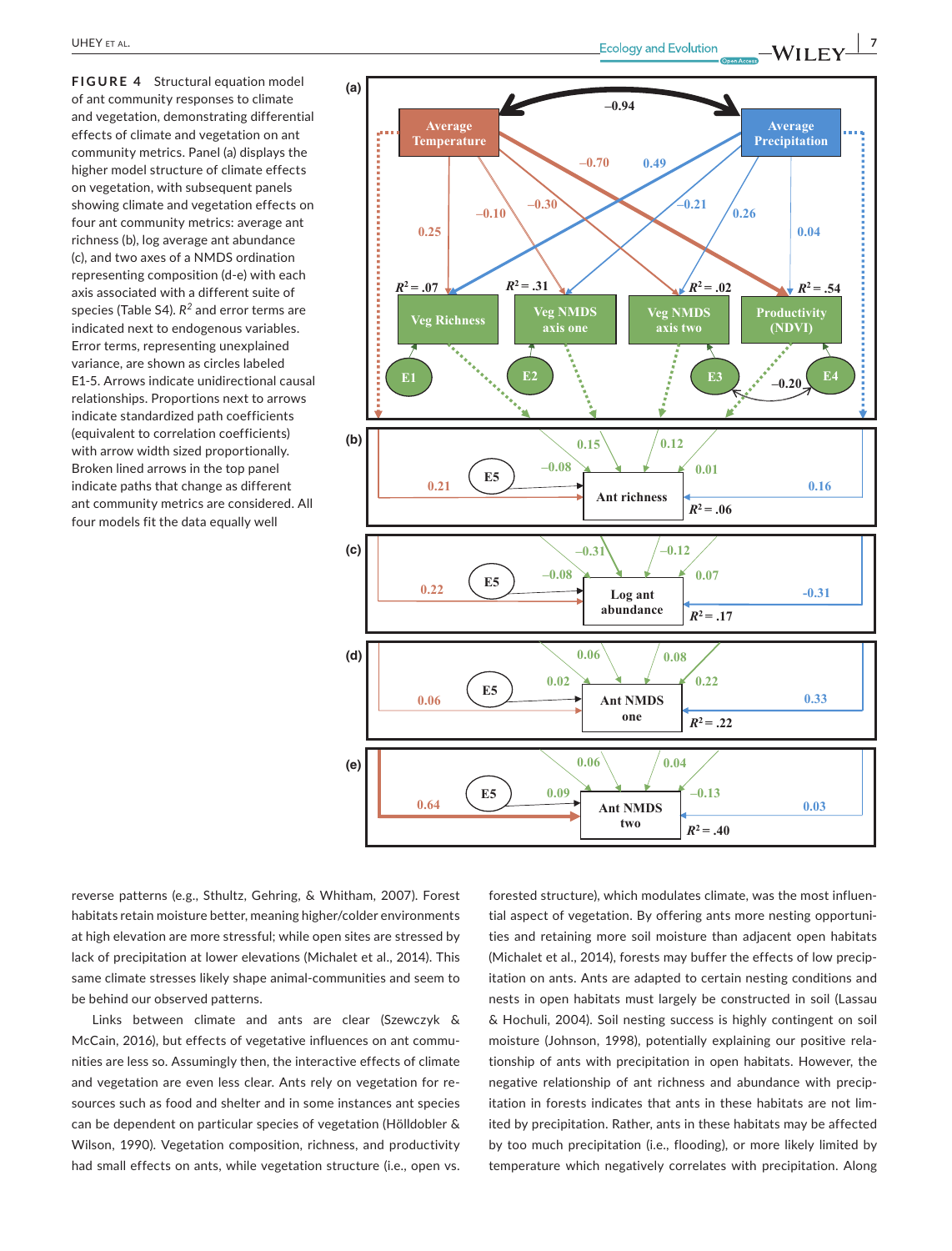ours and most other temperate/arid gradients forests that exist at higher elevations and become too cold for most dominate ant species (Andersen, 1997).

Our results taken with others (e.g., Sanders et al., 2003; Szewczyk & McCain, 2016) suggest that lack of precipitation is just as limiting as cold temperatures for ants, especially in open habitats. Temperature had positive, moderate effects on ant richness and abundance, while precipitation had strong negative effects on ant abundance. Both temperature and precipitation had strong effects on ant composition which were positive or negative depending on ant species, suggestive of differences in physiological tolerance among species. Temperature, in general, has a positive relationship with ant richness and abundance (McCain, 2007) and favors thermophilic ant species which can become dominate leading to destabilization of communities (Diamond et al., 2016; Pelini et al., 2011; Stuble et al., 2013). Precipitation acts on ant communities as a trophic currency (reviewed by McCluney et al., 2012), but we know far less about it is effects on ant communities. Precipitation, taken with temperature and habitat type, is powerful explanatory variables for patterns in ant communities and distributions (Jenkins et al., 2011).

Communities can be measured by different metrics, and we chose three (richness, abundance, and composition) which all responded differently to climate and vegetation. Community metrics typically respond differently to environmental variables (e.g., Hillstorm and Lindroth, 2008) and are indicative of different ecological services (Winfree, Fox, Williams, Reilly, & Cariveau, 2015). Finding good predictors for ant community metrics can inform what future species assemblages and ecosystems will look like. Ant abundance and richness were closely associated with precipitation and vegetation composition, while ant composition was associated with temperature, precipitation, and vegetation richness. While most elevational studies test total richness, we choose instead to compare as many sites and habitats as possible with an averaged richness to ensure even comparisons from sampling differences caused by flooded traps and different habitat availability. Average richness correlated well with total richness and species accumulation curves give support that we sampled most species at our sites. However, our patterns based on average richness may be more reflective of abundant dominate species while under representing some rare species.

## **5** | **CONCLUSION**

Understanding how climate and vegetation shape higher trophic communities and distributions continues to be a major challenge for biogeographers and ecologists. Our study demonstrates that climate-animal relationships are strong, but may vary among vegetation types, which should be considered when sampling along elevational gradients. Documenting patterns along elevational gradients is increasingly important as climate changes. The Colorado Plateau and the entire southwestern United States is warming and drying (Polade, Pierce, Cayan, Gershunov, & Dettinger, 2014). Our results suggest this will drastically change ant communities in this

region, potentially benefiting thermophilic species especially at higher elevations and limiting ant species in open habitats at lower elevations.

### **ACKNOWLEDGMENTS**

We thank Matthew Bowker and Michael Rotter for statistical and sampling advice. We also thank Neil Cobb and the Colorado Museum of Arthropod Biodiversity for specimen curation, and Gary Alpert, James Trager, and the Museum of Northern Arizona for specimen identification. This manuscript benefited from many volunteer hours of arthropod sorting, notably by Joseph Hinz and Franco Begay. We thank the Southwestern Experimental Garden Array (established under National Science Foundation award #1126840 and Field Stations and Marine Labs Grant #152253) and Merriam-Powell Research Center for site access. This research was supported by McIntire-Stennis appropriations to Northern Arizona University and the State of Arizona.

#### **CONFLICT OF INTEREST**

None to declare.

#### **AUTHOR CONTRIBUTIONS**

**Derek A. Uhey:** Conceptualization (equal); data curation (lead); formal analysis (lead); investigation (equal); methodology (equal); visualization (lead); writing – original draft (lead); writing – review and editing (lead). **Richard W. Hofstetter:** Conceptualization (equal); data curation (equal); funding acquisition (equal); investigation (equal); methodology (equal); project administration (equal); resources (equal); supervision (equal); writing – review and editing (equal). **Michael Remke:** Conceptualization (supporting); formal analysis (supporting); methodology (supporting); writing – review and editing (equal). **Sneha Vissa:** Visualization (equal); writing – original draft (equal); writing – review and editing (equal). **Karen A. Haubensak:** Conceptualization (equal); data curation (equal); funding acquisition (equal); investigation (equal); methodology (equal); project administration (equal); resources (equal); supervision (equal); writing – review and editing (equal).

#### **DATA AVAILABILITY STATEMENT**

Data submitted to dryad: <https://doi.org/10.5061/dryad.sbcc2fr3q>.

## **ORCID**

*Derek A. Uhe[y](https://orcid.org/0000-0003-2489-1605)* <https://orcid.org/0000-0003-2489-1605> *Richard W. Ho[fstett](https://orcid.org/0000-0002-9972-8848)er* <https://orcid.org/0000-0002-6400-601X> *Michael Re[mke](https://orcid.org/0000-0002-9978-2027)* <https://orcid.org/0000-0002-9972-8848> *Sneha Vissa* <https://orcid.org/0000-0002-9978-2027> Karen A. Haubensak **<https://orcid.org/0000-0002-0987-6135>** 

#### **REFERENCES**

- Allen, D. C., McCluney, K. E., Elser, S. R., & Sabo, J. L. (2014). Water as a trophic currency in dryland food webs. *Frontiers in Ecology and the Environment*, *12*(3), 156–160.
- Andersen, A. N. (1997). Functional groups and patterns of organization in North American ant communities: A comparison with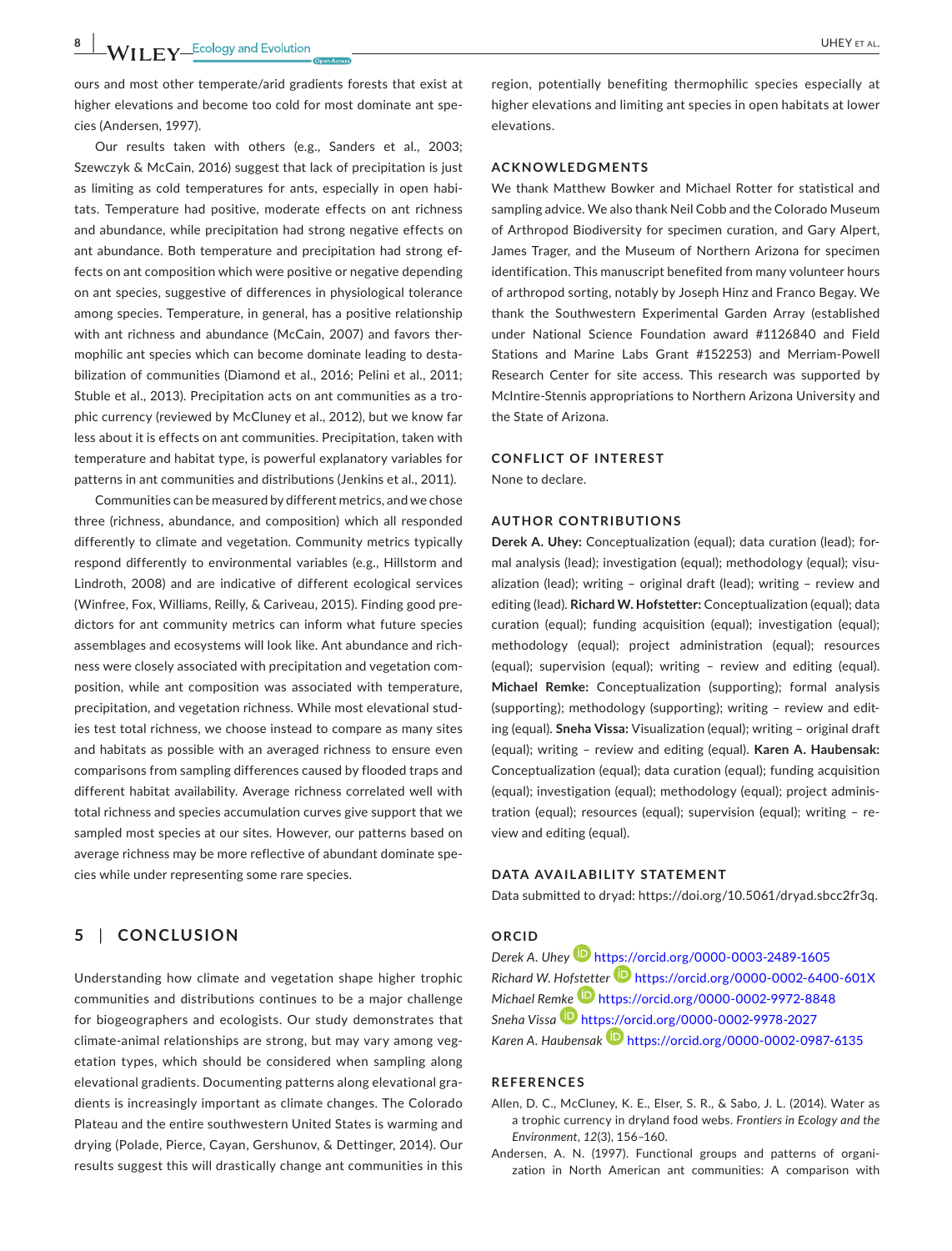Australia. *Journal of Biogeography*, *24*, 433–460. [https://doi.](https://doi.org/10.1111/j.1365-2699.1997.00137.x) [org/10.1111/j.1365-2699.1997.00137.x](https://doi.org/10.1111/j.1365-2699.1997.00137.x)

- Andersen, A. N., Hoffmann, B. D., Müller, W. J., & Griffiths, A. D. (2002). Using ants as bioindicators in land management: Simplifying assessment of ant community responses. *Journal of Applied Ecology*, *39*(1), 8–17.
- Andersen, A. N., & Majer, J. D. (2004). Ants show the way Down-Under: Invertebrates as bioindicators in land management. *Frontiers in Ecology and the Environment*, *2*, 291–298.
- Anderson, M. J., & Walsh, D. C. (2013). PERMANOVA, ANOSIM, and the Mantel test in the face of heterogeneous dispersions: What null hypothesis are you testing? *Ecological Monographs*, *83*(4), 557–574.
- Barry, R. G. (1992). *Mountain weather and climate. Other information: From review by Anthony J. Brazel, Arizona State Univ., Tempe, in Arctic and Alpine Research* (Vol. *25*, No. 1). London, UK: Routledge.
- Bolger, T., Kenny, J., & Arroyo, J. (2013). The Collembola fauna of Irish forests—A comparison between forest type and microhabitats within the forests. *Soil Org*, *85*, 61–67.
- Brown, J. H., Gillooly, J. F., Allen, A. P., Savage, V. M., & West, G. B. (2004). Toward a metabolic theory of ecology. *Ecology*, *85*(7), 1771–1789.
- Callaway, R. M., Brooker, R. W., Choler, P., Kikvidze, Z., Lortie, C. J., Michalet, R., … Armas, C. (2002). Positive interactions among alpine plants increase with stress. *Nature*, *417*(6891), 844–848.
- Carneiro, E., Mielke, O. H. H., Casagrande, M. M., & Fiedler, K. (2014). Community structure of skipper butterflies (Lepidoptera, Hesperiidae) along elevational gradients in Brazilian Atlantic forest reflects vegetation type rather than altitude. *PLoS One*, *9*(10), e108207. <https://doi.org/10.1371/journal.pone.0108207>
- Cerdá, X., Retana, J., & Manzaneda, A. (1998). The role of competition by dominants and temperature in the foraging of subordinate species in Mediterranean ant communities. *Oecologia*, *117*(3), 404–412.
- Diamond, S. E., Nichols, L. M., Pelini, S. L., Penick, C. A., Barber, G. W., Cahan, D., … Gotelli, N. J. (2016). Climatic warming destabilizes forest ant communities. *Science Advances*, *2*(10), e1600842.
- Dimiceli, C., Carroll, M., Sohlberg, R., Kim, D. H., Kelly, M., & Townshend, J. R. G. (2015). MOD44B MODIS/Terra vegetation continuous fields yearly L3 global 250 m SIN grid V006. *NASA EOSDIS Land Processes Distributed Active Archive Center*. [https://doi.org/10.5067/MODIS/](https://doi.org/10.5067/MODIS/MOD44B.006) [MOD44B.006](https://doi.org/10.5067/MODIS/MOD44B.006)
- Donoso, D. A., Johnston, M. K., & Kaspari, M. (2010). Trees as templates for tropical litter arthropod diversity. *Oecologia*, *164*(1), 201–211.
- Gibb, H., Sanders, N. J., Dunn, R. R., Watson, S., Photakis, M., Abril, S., … Baccaro, F. B. (2015). Climate mediates the effects of disturbance on ant assemblage structure. *Proceedings of the Royal Society B: Biological Sciences*, *282*(1808), 20150418.
- Godínez-Alvarez, H., Herrick, J. E., Mattocks, M., Toledo, D., & Van Zee, J. (2009). Comparison of three vegetation monitoring methods: Their relative utility for ecological assessment and monitoring. *Ecological Indicators*, *9*(5), 1001–1008.
- Grace, J. B. (2006). *Structural equation modeling and natural systems*. Cambridge, UK: Cambridge University Press.
- Higgins, J. W., Cobb, N. S., Sommer, S., Delph, R. J., & Brantley, S. L. (2014). Ground-dwelling arthropod responses to succession in a pinyon-juniper woodland. *Ecosphere*, *5*(1), 1–29.
- Hillstrom, M.L., & Lindroth, R.L. (2008). Elevated atmospheric carbon dioxide and ozone alter forest insect abundance and community composition. *Insect Conservation and Diversity*, *1*(4), 233–241. [https://doi.](https://doi.org/10.1111/j.1752-4598.2008.00031.x) [org/10.1111/j.1752-4598.2008.00031.x](https://doi.org/10.1111/j.1752-4598.2008.00031.x)
- Hölldobler, B., & Wilson, E. O. (1990). *The ants*. Cambridge, MA: Harvard University Press.
- Hortal, J., Lobo, J. M., & Jiménez-Valverde, A. (2012). Basic questions in biogeography and the (lack of) simplicity of species distributions: Putting species distribution models in the right place. *Natureza & Conservação*, *10*(2), 108–118.
- Jenkins, C. N., Sanders, N. J., Andersen, A. N., Arnan, X., Brühl, C. A., Cerda, X., … Gove, A. D. (2011). Global diversity in light of climate change: The case of ants. *Diversity and Distributions*, *17*(4), 652–662.
- Johnson, R. A. (1998). Foundress survival and brood production in the desert seed-harvester ants *Pogonomyrmex rugosus* and *P. barbatus* (Hymenoptera, Formicidae). *Insectes Sociaux*, *45*(3), 255–266.
- Lasmar, C. J., Ribas, C. R., Louzada, J., Queiroz, A. C., Feitosa, R. M., Imata, M. M., … Domingos, D. Q. (2020). Disentangling elevational and vegetational effects on ant diversity patterns. *Acta Oecologica*, *102*, 103489.
- Lassau, S. A., & Hochuli, D. F. (2004). Effects of habitat complexity on ant assemblages. *Ecography*, *27*(2), 157–164.
- McCain, C. M. (2007). Could temperature and water availability drive elevational species richness patterns? A global case study for bats. *Global Ecology and Biogeography*, *16*, 1–13.
- McCluney, K. E., Belnap, J., Collins, S. L., González, A. L., Hagen, E. M., Holland, J. N., … Wolf, B. O. (2012). Shifting species interactions in terrestrial dryland ecosystems under altered water availability and climate change. *Biological Reviews*, *87*(3), 563–582.
- McCune, B., Grace, J. B., & Urban, D. L. (2002). *Analysis of ecological communities* (Vol. *28*). Gleneden Beach, OR: MjM Software Design.
- McCune, B., & Mefford, M. J. (2011). *Multivariate analysis of ecological data, Version 6*. Gleneden Beach, OR: MjM Software. PC-ORD.
- Merriam, C. H. (1898). *Life zones and crop zones of the United States (No. 10)*. Washington, DC: US Government Printing Office.
- Michalet, R., Schöb, C., Lortie, C. J., Brooker, R. W., & Callaway, R. M. (2014). Partitioning net interactions among plants along altitudinal gradients to study community responses to climate change. *Functional Ecology*, *28*(1), 75–86.
- Nakamura, A., Burwell, C. J., Ashton, L. A., Laidlaw, M. J., Katabuchi, M., & Kitching, R. L. (2016). Identifying indicator species of elevation: Comparing the utility of woody plants, ants and moths for long-term monitoring. *Austral Ecology*, *41*(2), 179–188.
- Nowrouzi, S., Andersen, A. N., Macfadyen, S., Staunton, K. M., VanDerWal, J., & Robson, S. K. (2016). Ant diversity and distribution along elevation gradients in the Australian wet tropics: The importance of seasonal moisture stability. *PLoS One*, *11*(4), e0153420. <https://doi.org/10.1371/journal.pone.0153420>
- Oksanen, J., Blanchet, F. G., Friendly, M., Kindt, R., Legendre, P., McGlinn, D., … Wagner, H. (2019). vegan: Community Ecology Package. *R package version 2.5-6*,<https://CRAN.R-project.org/package=vegan>
- Pelini, S. L., Boudreau, M., McCoy, N., Ellison, A. M., Gotelli, N. J., Sanders, N. J., & Dunn, R. R. (2011). Effects of short-term warming on low and high latitude forest ant communities. *Ecosphere*, *2*(5), 1–12.
- Pettorelli, N., Vik, J. O., Mysterud, A., Gaillard, J. M., Tucker, C. J., & Stenseth, N. C. (2005). Using the satellite-derived NDVI to assess ecological responses to environmental change. *Trends in Ecology & Evolution*, *20*, 503–510.
- Pianka, E. R. (1966). Latitudinal gradients in species diversity: A review of concepts. *American Naturalist*, *100*, 33–46.
- Plowman, N. S., Mottl, O., Novotny, V., Idigel, C., Philip, F. J., Rimandai, M., & Klimes, P. (2020). Nest microhabitats and tree size mediate shifts in ant community structure across elevation in tropical rainforest canopies. *Ecography*, *43*(3), 431–442.
- Polade, S. D., Pierce, D. W., Cayan, D. R., Gershunov, A., & Dettinger, M. D. (2014). The key role of dry days in changing regional climate and precipitation regimes. *Scientific Reports*, *4*, 4364–4372.
- Pörtner, H. O., & Farrell, A. P. (2008). Physiology and climate change. *Science*, *322*(5902), 690–692.
- Rahbek, C. (1995). The elevational gradient of species richness: a uniform pattern? *Ecography*, *18*(2), 200–205. [https://doi.](https://doi.org/10.1111/j.1600-0587.1995.tb00341.x) [org/10.1111/j.1600-0587.1995.tb00341.x](https://doi.org/10.1111/j.1600-0587.1995.tb00341.x)
- Rosenzweig, M. L. (1995). *Species diversity in space and time*. Cambridge, UK: Cambridge University Press.